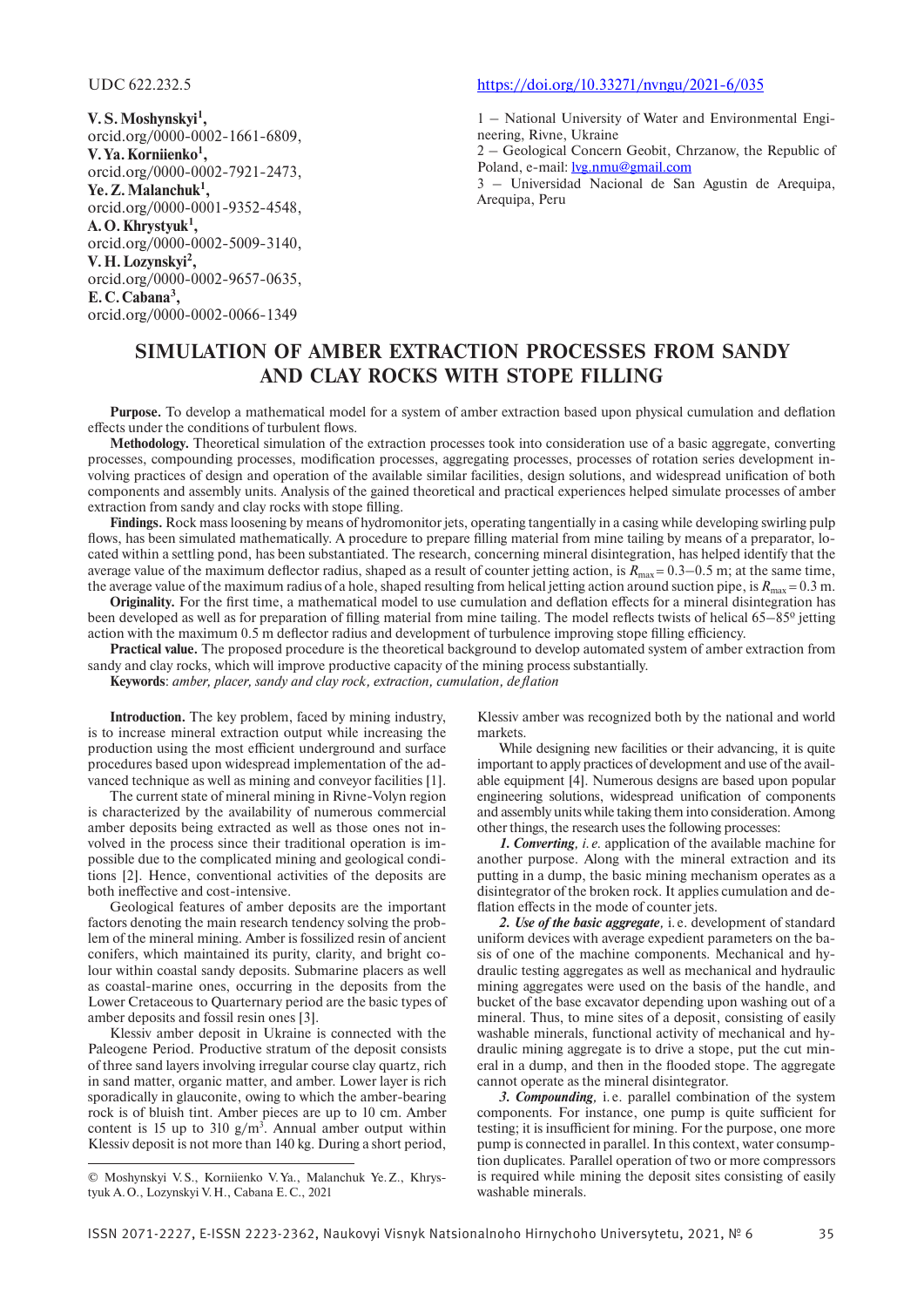*4. Modifying,* i. e. the machine adapting to other service conditions. For instance, if amber is extracted from dumps and pillars, whose acceptable grades are substantiated as losses for open pit mining. Moreover, the proposed system may be applied to extract construction materials differing in their granulometric composition.

5. Aggregating, i.e. design of the machine of different purpose using one transport facility.

*6. Developing of equipment series,* i. e. design of facilities often needs single-purpose machines to be applied widely in terms of their basic parameters.

Testing and designing system is the organized structure of the controlled elements integrated by means of power, material, technological, and information connections pursuing such a shared objective as safety and efficiency.

Generally, primary mission is to divide a system into local purposes and elements, forming it, and determine their parameters.

It is possible to separate and systematize the following basic components of the studied object: opening; development of panels, blocks, and stopes; mechanical and hydraulic mining of a mineral; disintegration of the broken enclosing rock and the mineral in the flooded environment using hydromonitor jets; hydraulic rock failure in the flooded environment; pulp airlifting; rock pressure control; mineral preparation; stope filling; environmental protection; and working agent supply for the amber extraction facilities.

The procedure and its components have selected a working agent selection, i. e. water. It provides stream-lining and a small number of processes; remoteness of mining operations owing to high level of mechanization and automation; widespread use of labour- and power-saving gravity hydraulic transport; intensification of processes; and favourable combination of the working agent phases to intensify the mining technique. To achieve optimum operational modes of hydromining equipment, the elements, connected directly with stoping, should be balanced as for the working agent consumption.

Disbalance provokes such negative side effects as decrease in load capacity of pillars and strength degradation of stope roof rocks. Hence, consideration of hydromining system as the ordered structure of elements, and working agent as contact point of the elements having local goals and numerous optimality indices helps understand that the working agent balance is one of the criteria to evaluate the systems from the viewpoint of their profitability, intensity, and safety of amber extraction technique.

In the context of stoping and combination systems, along with its primary use, working agent fulfil reversing functions to decrease losses of a mineral within the Earth's interior. The reversing process is not singled out as a separate system element since it is of a local nature. Moreover, it is not a mandatory part of a technological process. Water saturation of a layer or broken-down mineral to make it move is an extra function of a working agent as well as integral condition to solve problems of mining efficiency. Working two-phase agents (i.e. water and heavy air) is expedient to be applied for the systems, used under the complicated mining and geological conditions. Heavy air is required for fissure opening to disintegrate a mineral. Combination systems with underground pillar extraction, using aqueous acid solutions to mine useful components from pillars, are the separate problem and its solutions.

Selection of a water agent as a link of the basic components of the system is of alternative nature; selection of its phases to implement extra components is of experimental nature.

It is usual to divide hydromonitor jets into low pressure jets (up to 1 MPa); medium pressure jets (up to 4 MPa); and high pressure jets (more than 4 MPa). Liquid motion within a jet is characterized by water particle transfer in terms of non-available solid channel boundaries. If motion of jets takes place, several liquids, differing in their density, intermix; if a jet mat-

ter and medium matter are under different physical conditions or under multiphase conditions (i. e. gaseous state or a droplet one or sometimes with impurities of solid particles in the boundary layer of the jet), then such extremely phenomena originate that there are no reliable methods to determine them analytically.

Specificity of jet formation within a hydromonitor is as follows: in the process of water flow moving to a nozzle, it comes across various supports, which favour the flow tubulisation and cavitation deteriorating and derating the hydromonitor jet. Final jet formation takes place within the nozzle intended to transform static water pressure into kinetic energy of the jet. Moreover, decrease in the nozzle section increases water velocity due to its constant consumption. Simultaneously, nozzle loss of head happens being proportional to the jet velocity squared. Within the finite nozzle section, static pressure passes into impact pressure; no losses are available.

If a hydromonitor jet moves in the air at certain distance from the nozzle, then it almost disintegrates at the end of the initial section; hence, it may be characterized with the help of static description of individual components of the mobile water-air mixture. General form of hydromechanical equation for turbulence of discrete medium cannot be solved.

Hydromonitor jets may break-down any hard rock. However, the destruction with the help of a jet is mainly applied while mining low-viscosity and loose rocks (sand, loam, clay sandstone, aleurite, and so on). Rarely, half-rocks (coal, argillite, chalky clay, shale, limestone sandstone) are involved.

Physical-geological, hydraulic, and technological factors influence the intensity of hydraulic disintegration of rocks. Physical-geological factors include rock strength, hardness, composition, structure, texture, porosity, fissility, wettability, permeability, viscosity, brittleness and others. In total, they characterize rock washout (i. e. disintegration).

Hydraulic factors include hydraulic pressure, and water rate, i.e. characteristic of a hydromonitor jet. Conditions of jet influence on a stope (i.e. jet velocity relative to the stope), nozzle-stope distance, jet-stope incidence angle, mining procedure, the number of the exposed surfaces, and the stope orientation relative to fissility are technological factors.

Increase in porosity, fissility, soaking, and filtration coefficient results in washout acceleration; increase in hardness, plasticity, and adhesion coefficient decelerates it. At the same time, content of different fractions of mineral particles in rock as well as their adhesion also characterizes its hydraulic disintegration.

Complexity and insufficient information on the washout phenomenon involve the necessity to identify the required jet head as well as specific water consumption approximately; only experiments and operating conditions help specify them.

**Unsolved aspects of the problem.** Stope dimensions are subject to its mining period [5], physicomechanical characteristics of the mineral [6] and waste rocks [7], methods to support the mined-out area [8], as well as mining and geological conditions of the rock mass occurrence [9]. The parameters identify geometry of a preventer mounted in the neighbourhood of the stope collar.

In the process of deposit operation, one-size preventer with metal-intensive design may be applied. The abovementioned involves extra time consumption and cash outflow to transport it, assemble, and disassemble. It is more expedient to have several preventer designs for different operational conditions since two independent processes are separated technologically [10]. Process 1 is mineral cutting within the periphery of a stope. The procedure is performed by means of a working organ with simultaneous filling of the stope internal space with the broken-down mineral. Process 2 is the broken-down mineral disintegration within the closed environment of the flooded stope using cumulation and deflation effects.

**Results.** In terms of resistance of enclosing rocks as for disintegration, they are divided into easily, moderately, and prob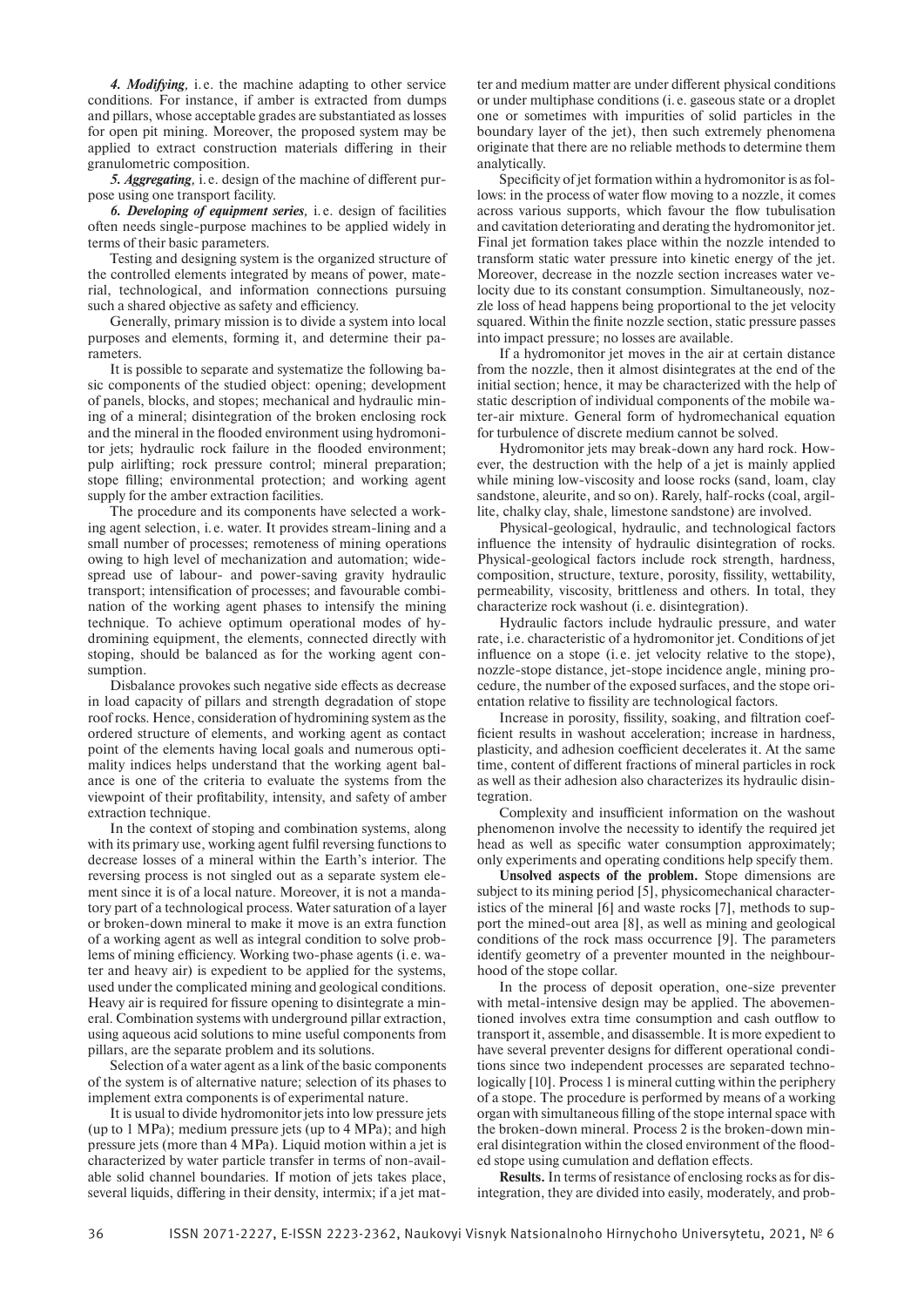lematically washable ones. Washability degree is characterized by the washability index-plasticity ratio

$$
K_{pr} = \frac{p v_1}{v_2 \omega},
$$

where *p* is plasticity factor,  $\%$ ;  $v_1$  is sludge fraction yield ( $< 0.1$  mm), %;  $v_2$  is yield of  $+ 8$  mm size fraction, %;  $\omega$  is mineral humidity, %.

Plasticity factor is characterized by the expression

$$
p = \omega_b - \omega_H,
$$

where  $\omega_b$  is humidity of clay fractions in terms of upper liquid limit,  $\%$ ;  $\omega_H$  is humidity of clay fractions in terms of lower liquid limit, %.

 $K_{pr}$  < 1 for easily washable rocks;  $K_{pr}$  = 1–1.5 for moderately washable rocks; and  $K_{pr}$  > 1.5 for problematically washable ones [11].

The Table determines the washability category.

Generally, enclosing rock of amber placers of the region is considered as easily washable [12]. For the purpose, wet screening of samples with 20 cubic meters amount was performed in loose mass during two minutes. Test drum was applied with 1 m diameter; 0.2 m length; 3 and 15 mm diameters of perforation windows. Water consumption was equal to 0.7 l/s with 30 rpm of the drum.

Specific feature of easily washable sandy and clay enclosing rock is that cyclogram of the deposit site mining additionally includes the following processes [13, 14].

*Stage 1* is enclosing rock extraction from a stope and putting it in a dump right near a preventer. The process terminates when the stope bottom is located at the surface of enclosing rocks.

*Stage 2* is to install a high-pressure armoured sleeve within the stope. Lower end of the sleeve is placed on the stope bottom in the form of a spiral; the sleeve end, equipped with a metal joint, is blanked off. The sleeve part, located right on the stope bottom, is equipped with the normally closed perforation windows. The normally closed perforation windows are considered as holes within the sleeve walls connected with internal cavity of the latter. If a working agent (i. e. water, air) is not available, then they are closed within the internal cavity of the sleeve owing to elastic properties of rubber being a construction material. Pressure feed of a working agent into internal sleeve cavity results in the following: the windows turned out to be open and the working agent can contact with the mined out area of the stope.

*Stage 3* is recharge formation within the mined-out area of the stope at the expense of filling it with the broken-down rock mass from a dump while using the automated system of hydraulic mining. Then the filled stope is overflooded from a settling pond with the help of a pump motor assembly.

*Stage 4* is just disintegration of the broken-down and recharged enclosing rock within the mined-out area of the stope using the two-phase working agent. A compressor plant supplies heavy air into the internal cavity of the armoured sleeve. Through the perforation windows, the heavy air is delivered to the body of the mineral recharge. They disperse the heavy air; in such a way, stoppage as well as rod-like liquid leaking is prevented. Penetrating porous space of a recharge, the heavy air

*Table*

Washability categories of a mineral

| Washability<br>category | Fraction yield, % |              |
|-------------------------|-------------------|--------------|
|                         | $< 0.2$ mm        | $< 0.074$ mm |
| Easy                    | up to $0.5$       | up to $3$    |
| Moderate                | $5 - 15$          | $3 - 12$     |
| Problematic             | >15               | >12          |

widens it. The abovementioned results in volumetric deformation of rocks, and their following disintegration. In addition, joint system is formed. The system reduces rock strength resulting in its disintegration.

Further, special attention will be paid to physical effects of cumulation and deflation, taking place under the conditions of turbulent flow since the theory of turbulence is quite complicated being not fully developed. Taking into consideration complex nature of a flow motion, one can identify important regularities of changes in its parameters.

Mining procedure of moderately washable rocks has been highlighted sufficiently in the foregoing. To evaluate kinetic parameters of counter flows (Fig. 1), assume that the total velocity of a liquid particle *V* within point *М* (Fig. 1) depends upon two components: axial velocity  $V_z$  and rotational velocity  $V_n$ , i.e.

$$
V^2 = V_z^2 + V_n^2,\tag{1}
$$

where  $V_z = \frac{dz}{dt}$ ;  $V_n = r \cdot \frac{d\phi}{dt}$ , *r* is vortex radius.

Moreover, assume that velocity vector *V* and vortex vector *ε* coincide as for their direction while maintaining constant ratio as for the absolute value

$$
\frac{|\varepsilon|}{|V|} = \frac{K}{2},
$$

where K is some dimensional constant,  $M^{-1}$ .

Suppose in the first approximation that flow rate is a constant. Then state of the liquid motion is described with the help of Gromek-Milovich equations

$$
\frac{d^2V_z}{dr^2} + \frac{1}{r}\frac{dV_z}{dr} + K^2V_z = 0; \quad V_n = \frac{1}{K} \cdot \frac{dV_z}{dr}.
$$
 (2)

In this context, differential equation (2) is the Bessel equation.

If additional conditions are set when  $V_z = V_{z_0}$ ;  $V_n =$ 

 $\int_0^{t_0}$   $dr$   $\big|_{r=r_0}$   $\big|_{r_0}$  $=V_{n_0}\left(\frac{dV_z}{dr}\bigg|_{r=r_0}=V_{n_0}\cdot k\right),$  $\begin{pmatrix} ar & r=r_0 & r \end{pmatrix}$ then we obtain Cauchy problem for

the Bessel problem.

To determine the flow velocities, let us do as follows. Let initial conditions (i. e. certain velocity values) be established for the system of differential equations (2)

$$
V_z = V_{z_0};\tag{3}
$$

$$
V_n = V_{n_0}.\tag{4}
$$

Hence, we obtain



Fig. 1. Kinematic scheme to solve a problem with cumulation *and deflation effects*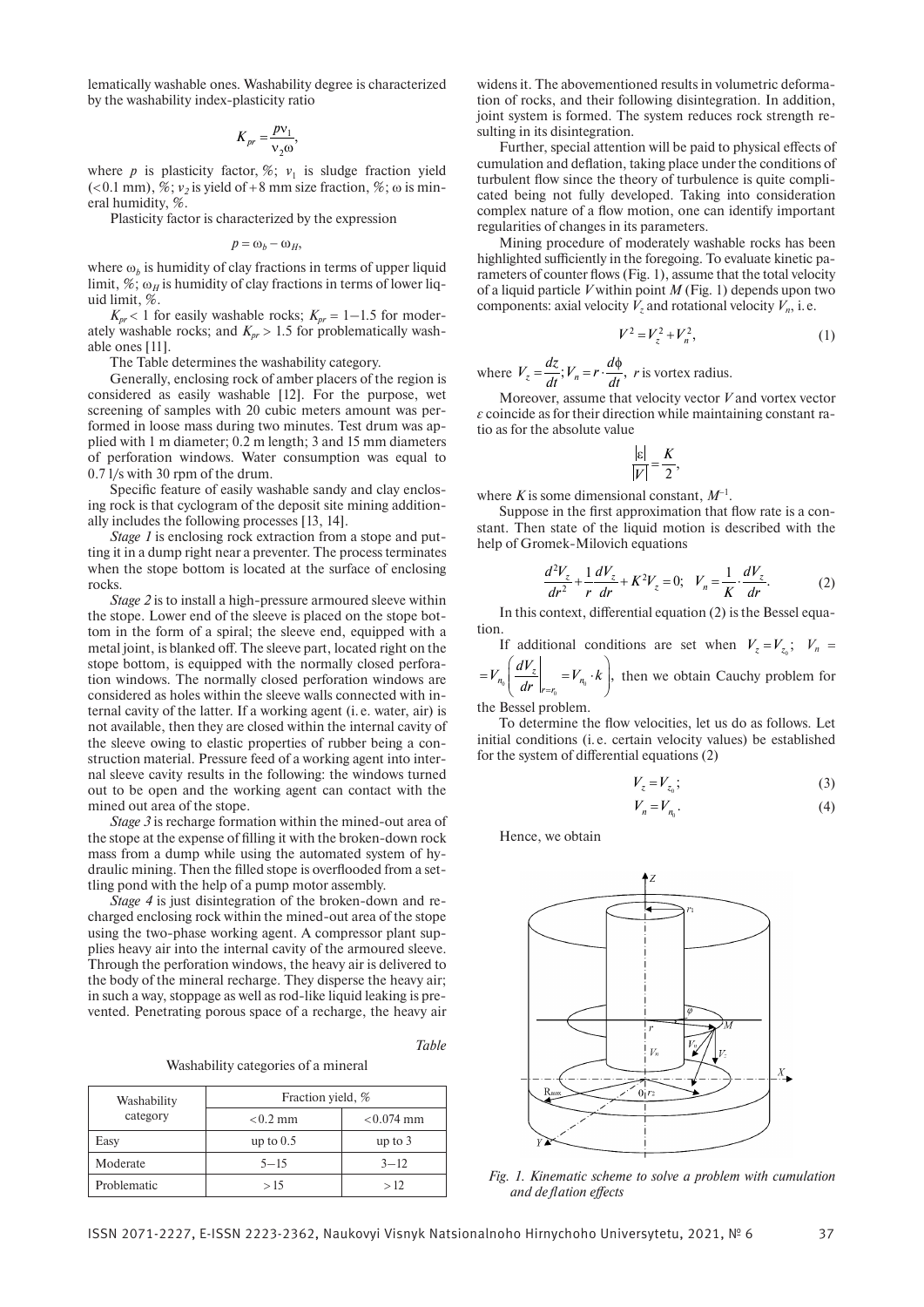$$
V_z = C \cdot J_0(K \cdot r) + C_1 \cdot Y_0(K \cdot r),
$$

where *C* and  $C_1$  are some (not defined) constants; and  $J_0(K \cdot r)$ ,  $Y_0(K \cdot r)$  are the Bessel functions of the  $I^{st}$  and  $2^{nd}$  kinds of a zero order.

General solution (2) is as follows

$$
V_n = C \cdot J_1(K \cdot r) + C_1 \cdot Y_1(K \cdot r), \tag{5}
$$

where  $J_1(K \cdot r)$ ,  $Y_1(K \cdot r)$  are the first-order Bessel functions of the  $I^{st}$  and  $2^{nd}$  kinds.

Taking into consideration (3) and (4), we have

$$
V_{z_0} = C \cdot J_0(K \cdot R_{b,T}) + C_1 \cdot Y_0(K \cdot R_{b,T});\tag{6}
$$

$$
V_{n_0} = C \cdot J_1(K \cdot R_{b,T}) + C_1 \cdot Y_1(K \cdot R_{b,T}). \tag{7}
$$

The abovementioned makes it possible to determine values of *C* and *C*1 constants

$$
C = \frac{V_{z_0} \cdot Y_1(K \cdot R_{b,T}) - V_{n_0} \cdot Y_0(K \cdot R_{b,T})}{J_1(K \cdot R_{b,T}) \cdot Y_0(K \cdot R_{b,T}) - J_0(K \cdot R_{b,T}) \cdot Y_1(K \cdot R_{b,T})};
$$
  

$$
C_1 = \frac{V_{z_0} \cdot J_1(K \cdot R_{b,T}) - V_{n_0} \cdot J_0(K \cdot R_{b,T})}{J_1(K \cdot R_{b,T}) \cdot Y_0(K \cdot R_{b,T}) - J_0(K \cdot R_{b,T}) \cdot Y_1(K \cdot R_{b,T})}.
$$
 (8)

Taking into consideration (6) and (7) we have

$$
\text{tg}\,\phi = \frac{V_{n_0}}{V_{z_0}} = \frac{C \cdot J_0(K \cdot R_{b,T}) + C_1 \cdot Y_0(K \cdot R_{b,T})}{C \cdot J_1(K \cdot R_{b,T}) + C_1 \cdot Y_1(K \cdot R_{b,T})},
$$

where angle  $\phi$  characterizes the flow intensity.

The last congruence helps derive the nonlinear equation to determine *K*

$$
C \cdot [J_0(K \cdot R_{b, T}) - \text{tg}\phi \cdot J_0(K \cdot R_{b, T})] +
$$
  
+  $C_1 \cdot [Y_0(K \cdot R_{b, T}) - \text{tg}\phi \cdot Y_0(K \cdot R_{b, T})] = 0,$ 

or, taking into consideration (8), we obtain

$$
\begin{aligned}\n&\left[V_{z_0} \cdot Y_1(K \cdot R_{b,T}) - V_{n_0} \cdot Y_0(K \cdot R_{b,T})\right] \times \\
&\times \left[J_0(K \cdot R_{b,T}) - \text{tg}\phi \cdot J_1(K \cdot R_{b,T})\right] + \\
&+ \left[V_{z_0} \cdot J_1(K \cdot R_{b,T}) - V_{n_0} \cdot J_0(K \cdot R_{b,T})\right] \times \\
&\times \left[J_0(K \cdot R_{b,T}) - \text{tg}\phi \cdot Y_1(K \cdot R_{b,T})\right] = 0.\n\end{aligned}
$$

To perform engineering calculations using simpler and more comfortable equations, we simulate equal jet by means of a vortex line located along *OZ* axis of cylindrical coordinate system.

Since the solution should be a bounded one (with  $r = 0$ ) from the physical viewpoint, we will seek it in the form of

$$
V_z = C \cdot J_0(K \cdot r). \tag{9}
$$

Taking into consideration (9), we obtain

$$
C = \frac{V_{z_0}}{J_0 \cdot (K \cdot R_{b,T})}.
$$
 (10)

Then we have

$$
V_z = \frac{V_{z_0}}{J_0(K \cdot R_{b,T})} \cdot J_0(K \cdot r); \tag{11}
$$

$$
V_n = \frac{V_{n_0}}{J_0(K \cdot R_{b,T})} \cdot J_1(K \cdot r).
$$
 (12)

It follows from formulas (11) and (12) that the velocity graphs  $V_z$  and  $V_n$  are similar to the graphs of the Bessel functions  $J_0(K_r)$ ,  $J_1(K_r)$  in accordance with certain constant coefficients

$$
K_1 = \frac{V_{z_0}}{J_0(K \cdot R_{b,T})} = \text{const}; \quad K_2 = \frac{V_{n_0}}{J_0(K \cdot R_{b,T})} = \text{const}.
$$

Involving  $(11)$  and  $(12)$ , we define expression to derive *K* coefficient

tg 
$$
\phi = \frac{V_{n_0}}{V_{z_0}} = -\frac{J_1(K \cdot R_{b,T})}{J_0(K \cdot R_{b,T})}
$$
.

Hence, we have nonlinear equation to determine *K*

$$
J_1(K \cdot R_{b,T}) + \operatorname{tg} \phi \cdot J_0(K \cdot R_{b,T}) = 0.
$$

While substituting  $r = R_{\text{max}}$  in (18) and (19) formulas, determine analytical values of axial  $V_{z_1}$  and  $V_{z_2}$  as well as rotational  $V_{n_1}$  velocities within the helical-pulp interaction zone in a deflation hole

$$
V_{z_1} = V_{z_0} \cdot \frac{J_0(K \cdot R_{\text{max}})}{J_0(K \cdot R_{b,T})};
$$
  

$$
V_{n_1} = \frac{V_{n_0}}{tg\phi} \cdot \frac{J_1(K \cdot R_{\text{max}})}{J_0(K \cdot R_{b,T})}.
$$

Pulp consumption within the deflation zone is identified using the formula

$$
Q_n = \int_{0}^{2\pi} \int_{R_{hT}}^{R_{\text{max}}} r \cdot V_z d\phi \cdot dr.
$$
 (13)

Taking into consideration dependence (11), we obtain

$$
Q_{n} = \int_{0}^{2\pi} \int_{R_{b,T}}^{R_{\text{max}}} r \cdot \Big[ C \cdot J_{0}(K \cdot r) + C_{1} \cdot Y_{0}(K \cdot r) \Big] d\phi \cdot dr =
$$
\n
$$
= \frac{2\pi}{J_{0}(K \cdot R_{b,T}) \cdot Y_{1}(K \cdot R_{b,T}) - J_{1}(K \cdot R_{b,T}) \cdot Y_{0}(K \cdot R_{b,T})} \times
$$
\n
$$
\times \Bigg[ \Big( V_{z_{0}} Y_{1}(K \cdot R_{b,T}) - V_{n_{0}} Y_{0}(K \cdot R_{b,T}) \Big) \int_{R_{b,T}}^{R_{\text{max}}} r \cdot J_{0}(K \cdot r) dr +
$$
\n
$$
+ (V_{n_{0}} \cdot J_{0}(K \cdot R_{b,T}) - V_{z_{0}} \cdot J_{1}(K \cdot R_{b,T}) \cdot \int_{R_{b,T}}^{R_{\text{max}}} r \cdot Y_{0}(K \cdot r) dr \Bigg]. \tag{14}
$$

After integration of (14), we determine

$$
Q_{n} = \frac{2\pi}{J_{0}(K \cdot R_{b,T}) \cdot Y_{1}(K \cdot R_{b,T}) - J_{1}(K \cdot R_{b,T}) \cdot Y_{0}(K \cdot R_{b,T})} \times \times \left[ \left\{ \left( V_{z_{0}} Y_{1}(K \cdot R_{b,T}) - V_{n_{0}} Y_{0}(K \cdot R_{b,T}) \right) \left[ \Phi(R_{\max}) - \Phi(R_{b,T}) \right] + \left[ (V_{n_{0}} \cdot Y_{0}(K \cdot R_{b,T}) - (V_{z_{0}} \cdot Y_{1}(K \cdot R_{b,T})) \right] \cdot \left[ F(R_{\max}) - F(R_{b,T}) \right] \right\},
$$
  
where

$$
\Phi(r) = \sum_{i=0}^{\infty} \frac{(-1)^i}{(i!)^2} \cdot \left(\frac{K}{2}\right)^{2i} \cdot \frac{r^{2i+2}}{2i+2};
$$
  

$$
F(r) = \int r, Y_0(K \cdot r) dr.
$$

For the simplified model of hydrodynamic disintegration process, based upon formula (11), we get

$$
Q_n = \frac{2\pi \cdot V_{z_0}}{J_0(K \cdot R_{b,T})} \cdot \int_{0}^{2\pi} \int_{R_{b,T}}^{R_{\text{max}}} r \cdot J_0(K \cdot r) d\phi \cdot dr.
$$
 (15)

While applying representation of the Bessel function  $J_0(K \cdot r)$ , integration of (15) helps derive

$$
Q_n = \frac{2\pi \cdot V_{z_0}}{J_0(K \cdot R_{b,T})} \cdot \left[ \Phi(R_{\text{max}}) - \Phi(R_{b,T}) \right].
$$
 (16)

As (16) explains, consumption of the formed  $Q_n$  pulp depends linearly upon  $V_{z0}$  velocity.

The mathematical analysis of mineral disintegration has helped develop the integrated programme to calculate and represent the obtained results with the help of computer graph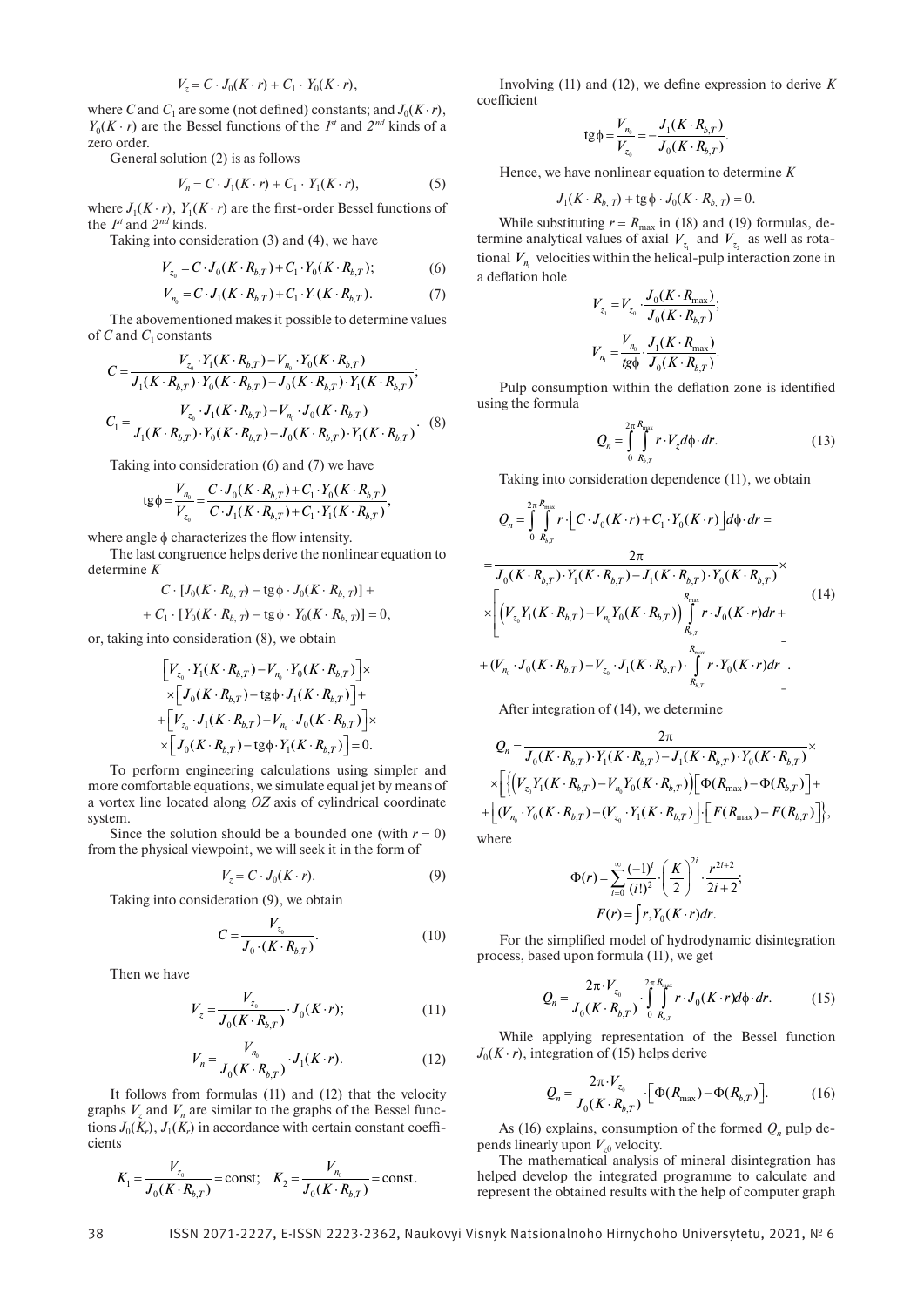means with visualization of the simulated hydrodynamic disintegration of the broken-down mineral within the closed space. The abovementioned makes it possible to analyse numerically the obtained results for different input data and study the disintegration process thoroughly.

Analysis of the data from scientific sources [15] as well as the calculation experiments [16] helped determine that  $\phi$  angle, characterizing a helical flow swirling, varies within 65 $\degree$   $\leq$  $\leq \phi \leq 85^{\circ}$ .

Findings of the research as for the mineral disintegration helped understand that average value of the maximum deflector radius, shaped as a result of counter jetting, is  $R_{\text{max}} = 0.3-$ 0.5 m.

While applying such numerical experimental values as  $R_{b, T} = 0.006$  m,  $R_{\text{max}} = 0.3$  m, and  $V_{z0} = 0.45$  m/s, we determine  $Q_n = 4.9 \cdot 10^{-2}$  m<sup>3</sup>/s.

Below we consider the amber deposit mining procedure involving stope filling by means of the broken-down rock. A technique to fill hydraulically the mined-out stope area is applied. The method is based upon water energy use to transport and stow filling materials. The filling material is stowed with the help of its own gravity.

Filling material should have high transportability along with minimum water consumption, return water easily, contain certain share of clay particles (no more than 15 %), and feature low cost [17]. Lower size boundary of definite grains of the filling material depends upon water transportation of small fractions from the mined-out stope area; upper boundary depends upon a condition of normal pulp transportation through pipelines and development of reliable filling mass [18]. Pulp mobility is subject to its consistence  $(S: L)$ ; filling material density; particle size and shape; and a pipeline geometry [19].

The following formula determines the optimal solid fraction-liquid ratio

$$
S: L = \frac{2L_s}{2A_s + L_s},
$$

where  $L<sub>s</sub>$  is the ratio between the total length of vertical sections and the total length of horizontal sections of a pulp feedline inclusive of the total pipeline length being equal to local supports; *A<sub>s</sub>* is the average coefficient of pulp motion resistance.

If maximum grain size of filling material is  $1-2$  mm then  $S: L = 1: 1-1: 2$  is the ideal composition consistency.

Generally, compaction of the filling material within the mined-out stope area takes place under proper pressure. The process is characterized by the filling coefficient (on a percentage base)

$$
K_y = 100 \frac{U_o - U_k}{U_o},
$$

where  $U<sub>o</sub>$  is the amount of the filling mass at the moment of its erection (it corresponds to the amount of the worked-out stope area);  $U_k$  is amount of the filling mass after certain time interval.

After the filling material is compacted, some share of the mined-out area is filled up with pulp. Then, the cycles to fill the mined-out area are restarted. Close water distribution system (CWDS) of mechanical and hydraulic mining system is used as filling facilities for pulp transportation [20]. In this context, a sucker of a soil pump operates according to the tracking system on the bottom of a sediment pond to achieve the most favourable consistency of pulp delivered to the mined-out stope area.

The filtration coefficient characterizes a rate of water return by the filling mass

$$
K_f = \frac{Q_f}{J \cdot S},
$$

where  $Q_f$  is return of the filtered water;  $S$  is a cross area through which water is filtered; *J* is hydraulic gradient.

In this case, for amber placers it is as follows

$$
S=L_{pr}^2+4L_{pr}m; \quad J=\frac{H_i-H_h}{m},
$$

where  $H_i$  is pressure within a stope collar being equal to the atmospheric one;  $H_h$  is pressure on the stope bottom;  $L_{pr}$  and *m* are length and thickness of the deposit site.

Industrial site of mechanical and hydraulic amber mining in Rivne Region used pulp from a sediment pond as filling material. The pulp was delivered periodically to the mined-out stope areas. The analysis of the actual data helped identify average solid-liquid ratio in pulp being equal to 1 : 1–1 : 2.

Consider physico-mathematical simulation of pulp taking from a sediment pond with the help of a soil pump. Since tailings densify with time, it is required to loosen them. For the purpose, we designed parametric series of loosening devices including empty housing and hydromonitor nozzles located tangentially on the inside of the housing. The housing is mounted on the lower edge share of a suction pipeline of a soil pump. A pipe connects the central hole of the housing with the major pipeline. There is a locking bar set on the pipe. If the soil pump operates in a water supply mode, then the locking bar is closed. If the soil pump operates in a mode of filling material delivery to the mined-out stope area, then the locking bar is open. Under hydraulic pressure, developed by the soil pump, water from a sediment pond is piped into the internal cavity of housing; the hydromonitor nozzles shape the water into jets to disintegrate tailings.

The disintegrated tailings are solid pump components; they are delivered to stopes with the help of a soil pump. The pipelines are made of flexible high-pressure sleeves which can move both horizontally and vertically. Simulation of sediment disintegration in tailings as well as pulp formation is similar to the algorithm described above.

If  $r = r_2$ , then the initial conditions should be set for differential equation system (2)

$$
V_z = V_{z_0}; \t V_n = V_{n_0} \t if r = r_2;
$$
  

$$
V_z \le V_0 < \infty \t if r = 0.
$$

General solution of (2) is similar to (5)

$$
V_z = C \cdot J_0(K \cdot r) + C_1 \cdot Y_0(K \cdot r).
$$

Let us simulate a suction pipe with the help of a vortex line located along *OZ* axis of the cylindrical coordinate system. Since the solution should be a bounded one from the physical viewpoint (if  $r = 0$ ), we will seek in the form of (9); moreover, we will determine expression for *K* coefficient

$$
tg\phi = \frac{V_{n_0}}{V_{z_0}} = -\frac{J_1(K \cdot r_2)}{J_0(K \cdot r_2)}.
$$

From which we derive nonlinear equation for constant *K*

$$
J_1(K \cdot r_2) + \text{tg}\,\alpha \cdot J_0(K \cdot r_2) = 0,
$$

where  $\phi$  is the angle characterizing intensity of a jet swirling. The analysis of formulas (11) and (17) helps understand

that graphs of  $V_z$  and  $V_n$  velocities are similar homothetically to such Bessel functions as  $J_0(kr)$ ,  $J_1(kr)$  in accordance with certain constant tension coefficients

$$
K_1 = \frac{V_{z_0}}{J_0(K \cdot r_2)}; \quad K_2 = \frac{V_{n_0}}{J_0(K \cdot r_2)}.
$$

In addition, the formulas represent velocity pulsations being of decaying nature along with *r* increase. While substituting  $r = R_{\text{max}}$ , we identify analytical values of axial velocity *V<sub>z</sub>* as well as rotational velocity  $V_n$  within a washout hole where helical jet interacts with the pulp

$$
V_z = V_{z_0} \frac{J_0(K \cdot R_{\text{max}})}{J_0(K \cdot r_2)};
$$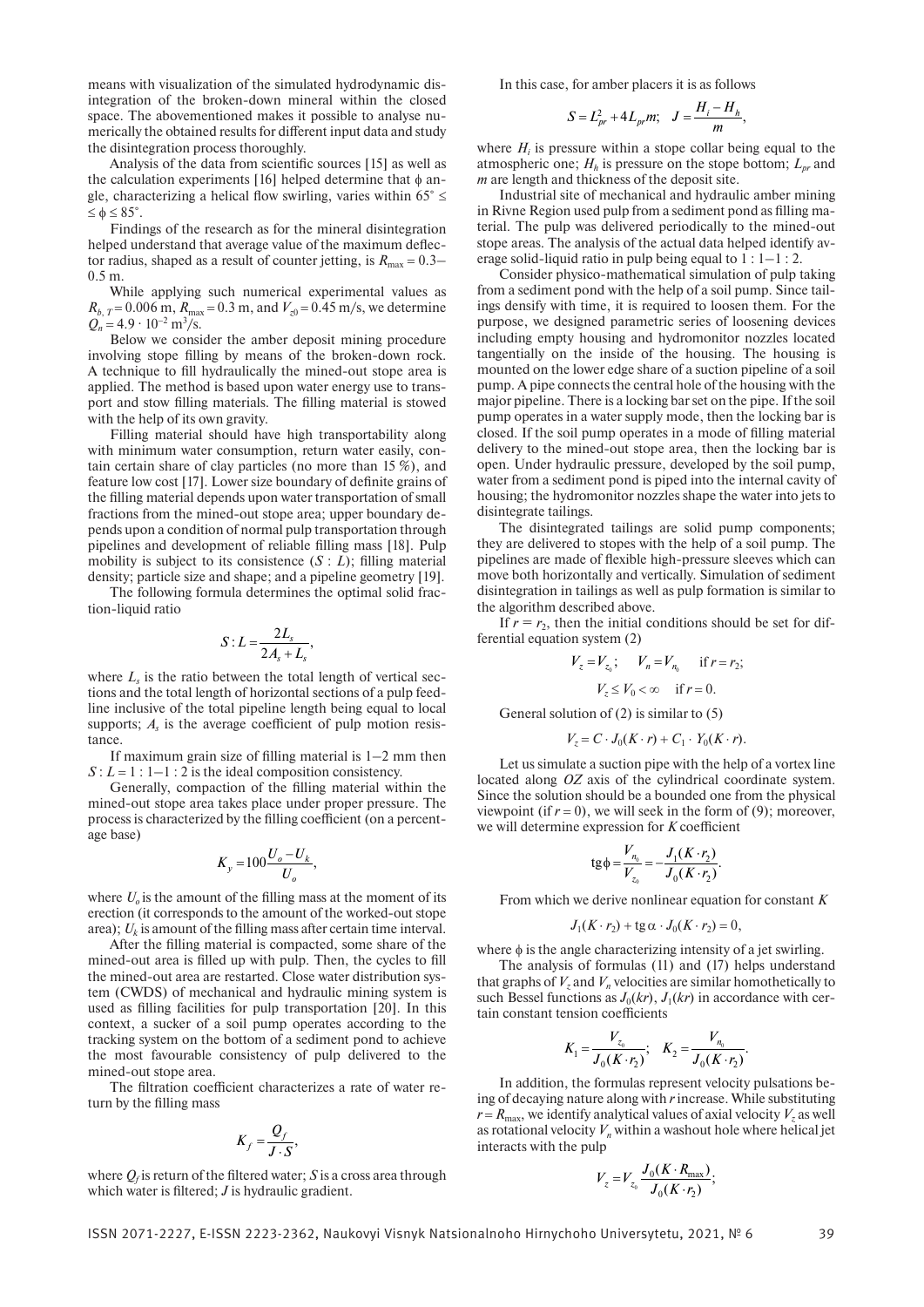$$
V_n = \frac{V_{n_0}}{\text{tg}\phi} \cdot \frac{J_1 \cdot (K \cdot R_{\text{max}})}{J_0 \cdot (K \cdot r_2)}.
$$

According to (1), the total velocity value (based upon (11) and (12) is calculated using the formula

$$
V = \frac{1}{J_0(Kr_2)} \cdot \sqrt{V_{z_0}^2 \cdot J_0^2(Kr) + V_{n_0}^2 \cdot J_1^2(Kr)}.
$$

Consequently, a velocity value within the helical jet axis (if

$$
r = 0) \text{ is } V(0) = \frac{1}{J_0(K_2)} \sqrt{V_{z_0}^2 \cdot J_0^2(0) + V_{n_0}^2 \cdot J_1^2(0)}.
$$

Since  $J_0(0) = 1$ ,  $J_1(0) = 0$ , then we have from the last formula

$$
V(0) = \frac{V_{z_0}}{J_0(K_{r_2})}.
$$

Pulp consumption within the washout hole is defined with the help of formula (13). Taking into consideration (11) dependence, we have

$$
Q_n = \frac{2\pi \cdot V_{z_0}}{J_0(0)} \cdot \int\limits_0^{2\pi R_{\text{max}}}{\int\limits_0^{2\pi} r \cdot J_0(K \cdot r) d\phi \cdot dr}.
$$
 (17)

While applying representation of the Bessel function  $J_0(K \cdot r)$  and involving the fact that  $J_0(0) = 1$ , we obtain after (17) integration

$$
Q_n = 2\pi V_{z_0} \cdot \Phi(R_{\text{max}}); \quad \Phi(r) = \sum_{i=0}^{\infty} \frac{(-1)^i}{(i!)^2} \cdot \left(\frac{K}{2}\right)^{2i} \cdot \frac{r^{2i+2}}{2i+2}.
$$

The area within the sucking zone, being free of soil and vortex, is filled with water flows. To make the process of soil suction continuous, a value of hole depth *h* should not excess certain critical value  $h \leq h_k$  which depends upon the soil nature, suction velocity within the pipe mouth, geometry of the pipe, and its dimensions. The dependence may be helpful to determine depth of the suction hole *h*

$$
h = r_1 \cdot \sqrt{\frac{V_{bc}}{2V_p}},
$$

where  $V_{bc}$  is the average suction velocity within the pipe mouth;  $V_p$  is the washout velocity for the soil type.

Maximum radius of suction holes is

$$
R_{\max} = 3h.
$$

Vacuum head is determined on the formula

$$
H_{\text{vak}} = H_r \cdot \frac{\gamma_n}{\gamma_b} + H_p \left( 1 - \frac{\gamma_b}{\gamma_n} \right) + h_{bx} + h_{bc} + \frac{\vartheta_*}{2g},
$$

where  $H_r$  is geodetic suction head;  $H_p$  is mining depth;  $\gamma_b$  and  $\gamma_n$  are water density and pulp density;  $h_{bx}$  is hydraulic loss at the entry of the suction pipe;  $h_{bc}$  is hydraulic loss within the suc-

tion pipe;  $\frac{9}{2g}$  is dynamic velocity pressure at the entry of the

soil pump;  $\vartheta_*$  is the pulp velocity at the entry of the soil pump. Efficiency of the suction head with free suction can be identified using the formula

$$
W_p = 3600 \cdot C \cdot \omega_{bc} \cdot V_{bc},
$$

where *C* is volume pulp consistency;  $\omega_{bc}$  is a suction hole area;  $V_{bc}$  is the suction velocity.

Based upon software implementation of the abovementioned problem, calculation experiments were performed which made it possible to analyse the obtained results for different input data of washout and pulp suction (Fig. 2). It was determined that average value of the maximum hole radius, shaped as a result of helical jet action around suction pipe, is  $R_{\text{max}} = 0.3 \text{ m}.$ 





*1, 2 and 3 are 100, 50, and 25 m*<sup>3</sup> /*hour respectively: а – graph of change in axial velocity; b – graph of change in helical velocity*

As a result of the obtained data visualization, Fig. 2 demonstrates graphs of changes in relative velocities of helical jet  $V_z/V_{z0}$ and  $V_n / V_{n_0}$  if  $R_{b,T} \le r \le R_{\text{max}}$ . Their analysis shows that change in  $2 \le K \le 10$  factors into the co-phased variation of axial  $V_z$  and rotational  $V_n$  velocities of helical jet in accordance with  $J_0(K_n)$ , and  $J_1(K_r)$  Bessel functions denoting the jet turbulence. In turn, the abovementioned supports intensification of washout processes, pulp formation, and channelization of the pulp flow towards the suction pipe axis with its following intake and elevation.

**Conclusions.** The research has improved a model of the amber mining procedure. In terms of amber placer prospecting, it is an alternative to its surface mining as for the economic indices and environmental requirements put forward the outcomes of amber placer operation in Ukraine. Method of sandy and clay rock mining  $(K_{np} < 1)$  is characterized by the fact that the broken-down and recharged mineral within the mined- out stope area is disintegrated by means of heavy air delivery to the neighbourhood of the stope bottom. Airlifting is applied to transport pulp to the Earth's surface; in this context, stope walls are the 'mining pipe'.

A procedure of sandy and clay enclosing rock mining  $(K_{np} =$  $1-1.5$ ) is characterized by the broken-down mineral disintegration within the closed space (i. e. within a working organ of the extraction machine) in the water environment using mathematically modelled cumulation and deflation effects.

The methods and technology of filling material production from the preparation plant tailings, located in a sediment pond, have been simulated mathematically as a process of hydromonitor jet loosening. The jets operate in housing tangentially with the development of swirling pulp flows.

A mathematical model has been developed to apply cumulation and deflation effects for mineral disintegration as well as for production of filling materials from tailings. The model reflects 65–85° helical jet swirling and 0.5 m maximum deflector radius with turbulence development to improve the efficiency of stope filling.